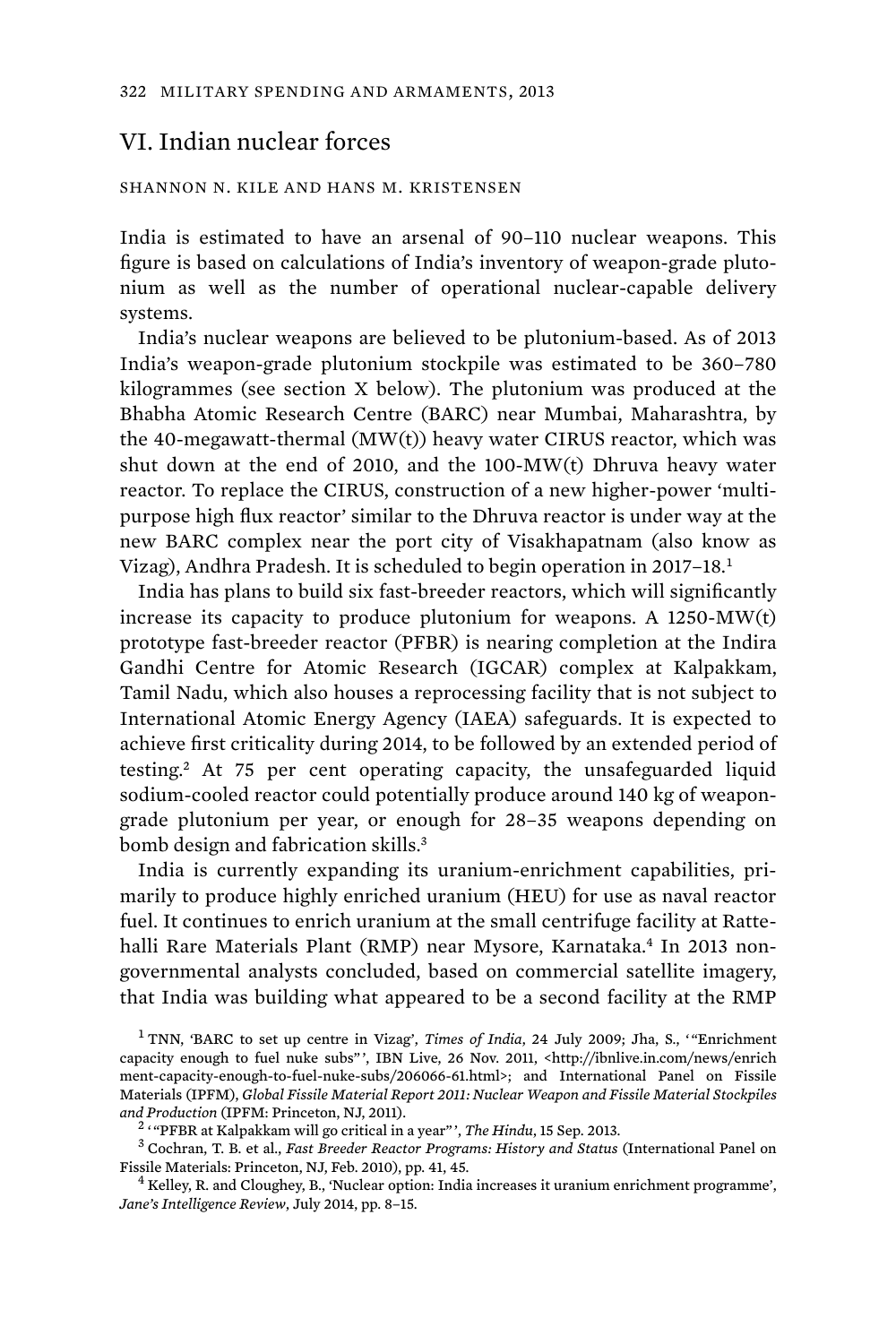that could support an increasing number of centrifuges for uranium enrichment.5 In addition, India has begun preliminary work on a new industrialscale centrifuge enrichment plant, the Special Material Enrichment Facility, at a site in Chitradurga district, Karnataka, which will not be under IAEA safeguards.<sup>6</sup> Although India's expanded centrifuge enrichment capacity has been motivated by plans to build new naval propulsion reactors, the potential excess capacity could also signify an intention to move towards thermonuclear weapons by combining the current plutonium arsenal with HEU secondaries.<sup>7</sup>

India's nuclear doctrine is based on the principle of a minimum credible deterrent and no-first-use of nuclear weapons.<sup>8</sup> There has been no official statement specifying the size of the arsenal required for 'minimum credible deterrence'. However, according to the Indian Ministry of Defence (MOD), it involves 'a mix of land-based, maritime and air capabilities'.<sup>9</sup> Indian leaders have reportedly prioritized the full development of such a triad of nuclear forces as the basis for the country's deterrence posture.<sup>10</sup>

The National Command Authority (NCA) has overall responsibility for India's nuclear deterrent. The NCA comprises the Political Council, chaired by the prime minister, and the Executive Council, chaired by the prime minister's national security adviser. The Political Council is the sole body that can authorize the use of nuclear weapons by India. The NCA's directives are operationalized by a Strategic Forces Command (SFC), which is the body responsible for the operational management, command and control of India's nuclear forces.<sup>11</sup>

## **Aircraft**

Aircraft constitute the most mature component of India's nuclear strike capabilities (see table 6.7). The Indian Air Force (IAF) has reportedly certified the Mirage 2000H multi-role combat aircraft for delivery of nuclear gravity bombs. The IAF's Jaguar IS and Sukhoi Su-30MKI combat aircraft have also been mentioned as having a possible nuclear role.

5 Albright, D. and Kelleher-Vergantini, S., 'Construction finishing of likely new Indian centrifuge facility at Rare Materials Plant', Institute for Science and International Security (ISIS) Imagery Brief, 4 Dec. 2013, <http://isis-online.org/isis-reports/detail/construction-finishing-of-likely-newindian-centrifuge-facility-at-rare-mat/>. <sup>6</sup>

Albright and Kelleher-Vergantini (note 5).

7 Kelley and Cloughey (note 4).

<sup>8</sup> Indian Ministry of External Affairs, 'Draft report of National Security Advisory Board on Indian nuclear doctrine', 17 Aug. 1999, <http://www.mea.gov.in/mystart.php?id=51515763>.<br><sup>9</sup> Indian Ministry of Defence (MOD), Annual Report 2004–05 (MOD: New Delhi, 2005), p. 14.

<sup>10</sup> Pandit, R., 'PM takes stock of country's nuclear arsenal', *Times of India*, 14 June 2012.<br><sup>11</sup> Saran, S., 'India's nuclear weapons not for national pride', *The Tribune* (Chandigarh), 9 May

2013; and Sidhu, W. P. S., 'India', eds H. Born, B. Gill and H. Hänggi, SIPRI, *Governing the Bomb: Civilian Control and Democratic Accountability of Nuclear Weapons* (Oxford University Press: Oxford, 2010), pp. 180–81.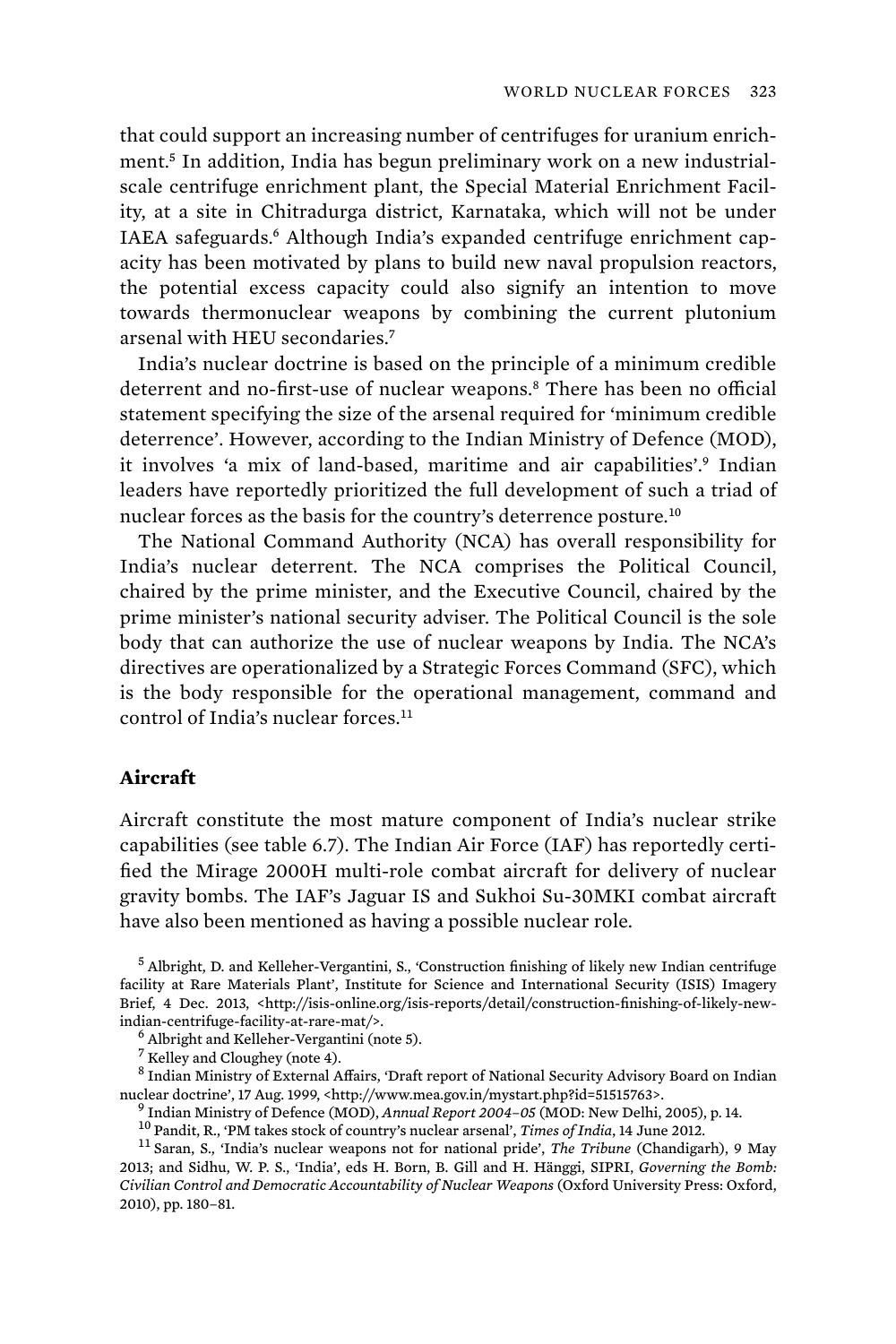|                               | Range    | Payload     | <b>Status</b>                                                                                                                                                                                                                         |
|-------------------------------|----------|-------------|---------------------------------------------------------------------------------------------------------------------------------------------------------------------------------------------------------------------------------------|
| Type                          | $(km)^a$ | (kg)        |                                                                                                                                                                                                                                       |
| Aircraftb                     |          |             |                                                                                                                                                                                                                                       |
| Mirage 2000H                  | 1850     | 6300        | Reportedly certified for delivery of nuclear gravity<br>bombs                                                                                                                                                                         |
| Jaguar IS                     | 1400     | 4760        | Some of 4 squadrons may have a nuclear delivery<br>role                                                                                                                                                                               |
| Land-based ballistic missiles |          |             |                                                                                                                                                                                                                                       |
| Prithvi II                    | 350      | 500         | Inducted into the Strategic Forces Command in<br>2003; the nuclear role for the SRBM is probably<br>diminishing with introduction of the Agni; fewer<br>than 50 Prithvi launchers deployed; most recent<br>flight test on 7 Jan. 2014 |
| Agni I <sup>c</sup>           | ~1700    | 1000        | Most recent Indian Army operational tests on<br>7 Nov. 2013; deployed with the Indian Army's<br>334 Missile Group                                                                                                                     |
| Agni II                       | >2 000   | 1000        | Possibly operational; test launched on 7 Apr. 2013                                                                                                                                                                                    |
| Agni III                      | >3200    | 1500        | 'Inducted' into the armed forces but not fully<br>operational; test launched on 23 Dec. 2013                                                                                                                                          |
| Agni IV                       | >3500    | 1 000       | Under development; fourth launch on 20 Jan.<br>2014, after which the MOD stated that the missile<br>'is now ready for induction and its serial<br>production will now begin'                                                          |
| Agni V                        | >5000    | (1000)      | Under development; test launched on 15 Sep. 2013                                                                                                                                                                                      |
| Sea-based ballistic missiles  |          |             |                                                                                                                                                                                                                                       |
| <b>Dhanush</b>                | 400      | 500         | 'Induction' under way but probably not<br>operational; test launched on 24 Nov. 2013                                                                                                                                                  |
| $K-15$ (B-05)                 | 700      | $500 - 600$ | Under development; test launched from a<br>submerged pontoon on 27 Jan. 2013; will probably<br>test launch from the INS Arihant in 2014 or 2015                                                                                       |
| $K-4$                         | $-3000$  |             | Under development; reportedly test launched from<br>a submerged platform on 24 Mar. 2014                                                                                                                                              |

#### **Table 6.7.** Indian nuclear forces, January 2014

. . = not available or not applicable; ( ) = uncertain figure; MOD = Ministry of Defence; SRBM = short-range ballistic missile.

*a* Aircraft range is for illustrative purposes only; actual mission range will vary according to flight profile and weapon loading. Missile payloads may have to be reduced in order to achieve maximum range.

*b* Other fighter-bombers that could potentially have a secondary nuclear role include the Su-30MKI.

*c* The original Agni I, now known as the Agni, was a technology demonstrator programme that ended in 1996. The Indian MOD refers to the current Agni I as the A1.

*Sources*: Indian Ministry of Defence, annual reports and press releases; International Institute for Strategic Studies, *The Military Balance 2010* (Routledge: London, 2010); US Air Force, National Air and Space Intelligence Center (NASIC), *Ballistic and Cruise Missile Threat* (NASIC: Wright-Patterson Air Force Base, OH, July 2013); Indian news media reports; 'Nuclear notebook', *Bulletin of the Atomic Scientists*, various issues; and authors' estimates.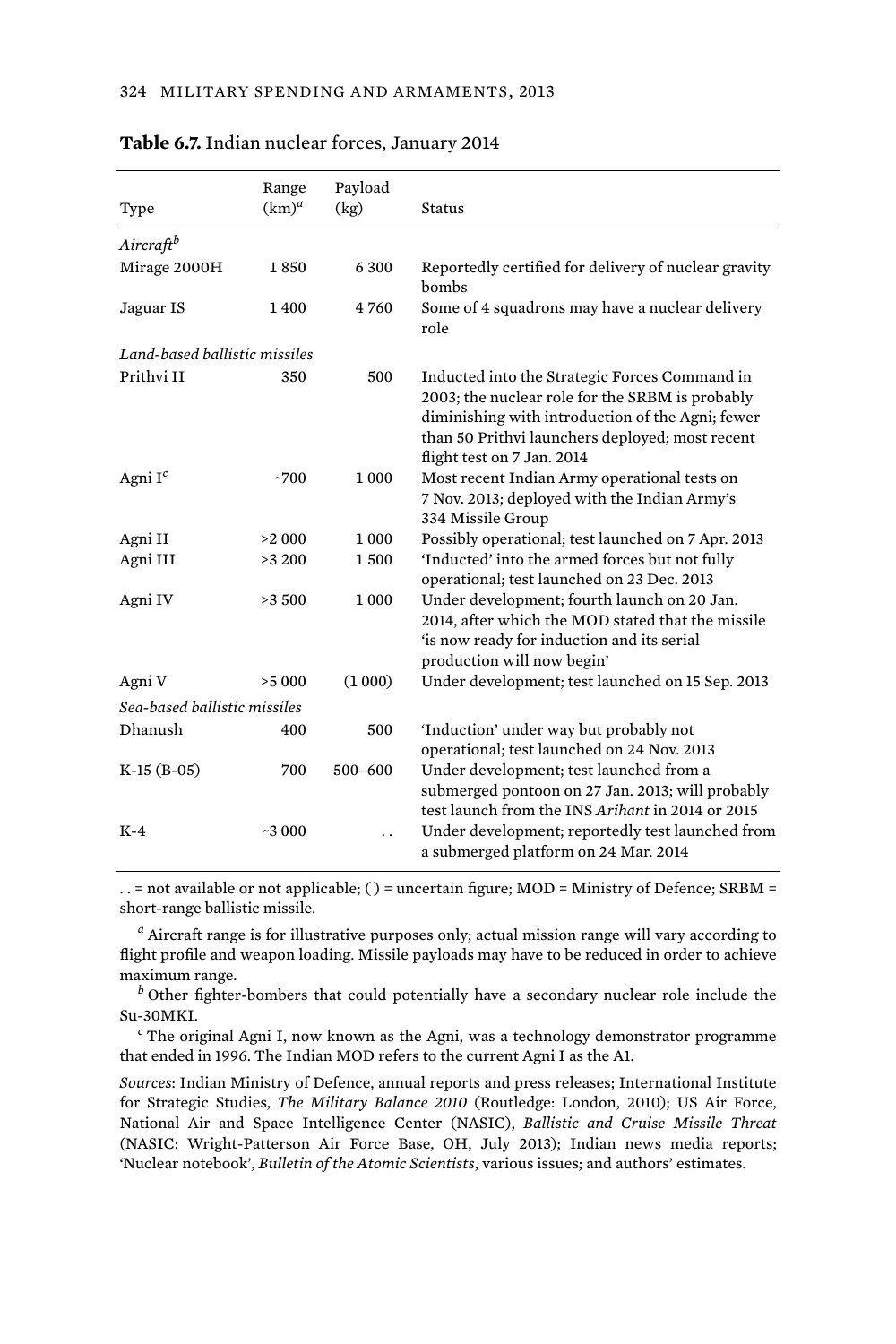# **Land-based missiles**

The Prithvi short-range ballistic missile (SRBM) was India's sole operational ballistic missile for many years. The 150 kilometre-range Prithvi I, a single-stage, road-mobile, liquid-fuel missile inducted into Indian Army service in 1994, was widely believed to have been modified for a nuclear delivery role. In June 2013 the Defence Research and Development Organisation (DRDO) announced that the Prithvi I would be withdrawn from service and replaced by the new solid-fuel Prahar tactical ballistic missile, which can be fired in salvo mode from a single launcher.<sup>12</sup> It is unclear whether the 150 km-range Prahar has a nuclear weapon delivery role. The longer-range Prithvi II, which was inducted into service with the Indian Army and Air Force in 2003, has been declared to have a nuclear role.<sup>13</sup>

India's land-based nuclear ballistic missile development is now dominated by the family of longer-range Agni ballistic missiles. Like the Prithvi, the Agnis are developed by the DRDO as part of its Integrated Guided Missile Development Programme. The road-mobile Agni I is a single-stage, solid-fuelled SRBM that became operational in 2007. An estimated 20 launchers are fielded with one or two missile groups.

 The rail-mobile, two-stage Agni II medium-range ballistic missile (MRBM) became operational in 2011 after some delay. An estimated 10 launchers are deployed in a single missile group. An army user-readiness flight test was conducted on 7 April 2013 at the Integrated Test Range (ITR) complex located on Wheeler Island, off the Odisha coast.<sup>14</sup>

The two-stage, solid-fuelled, rail-mobile Agni III intermediate-range ballistic missile (IRBM) is in the final stages of induction into the Indian Army. The latest flight test—reportedly the SFC's second user trial of the missile was conducted on 23 December 2013.<sup>15</sup> The Agni III is the first Indian nuclear-capable missile that can reach Beijing, China, from Indian territory. It is expected to become operational in the near future.

The DRDO has been developing the Agni IV IRBM, a variant of the Agni II previously known as the Agni II Prime. According to DRDO officials, the two-stage Agni IV incorporates several technological advances, including composite rocket engines, improved stage separation and a state-of-the-art navigational system.<sup>16</sup> Following a successful test on

<sup>12</sup> Press Trust India, 'Prithvi missiles to be replaced by more-capable Prahar: DRDO', *Hindustan* 

<sup>&</sup>lt;sup>13</sup> Indian Press Information Bureau, 'Prithvi does it again," 8 Oct. 2013, <http://pib.nic.in/new

site/pmreleases.aspx?mincode=33>.<br><sup>14</sup> Indian Press Information Bureau, 'Agni-2 launched: accurately hits target area', 7 Apr. 2013,<br><http://pib.nic.in/newsite/erelease.aspx?relid=94527>.

<sup>&</sup>lt;sup>15</sup> Indian Press Information Bureau, 'Agni-3 launch, a flawless mission', 23 Dec. 2013, <http://pib. nic.in/newsite/erelease.aspx?relid=102101>.<br><sup>16</sup> Pandit, R., 'With China in mind, India tests new-generation Agni missile with high "kill

efficiency" ', *Times of India*, 16 Nov. 2011.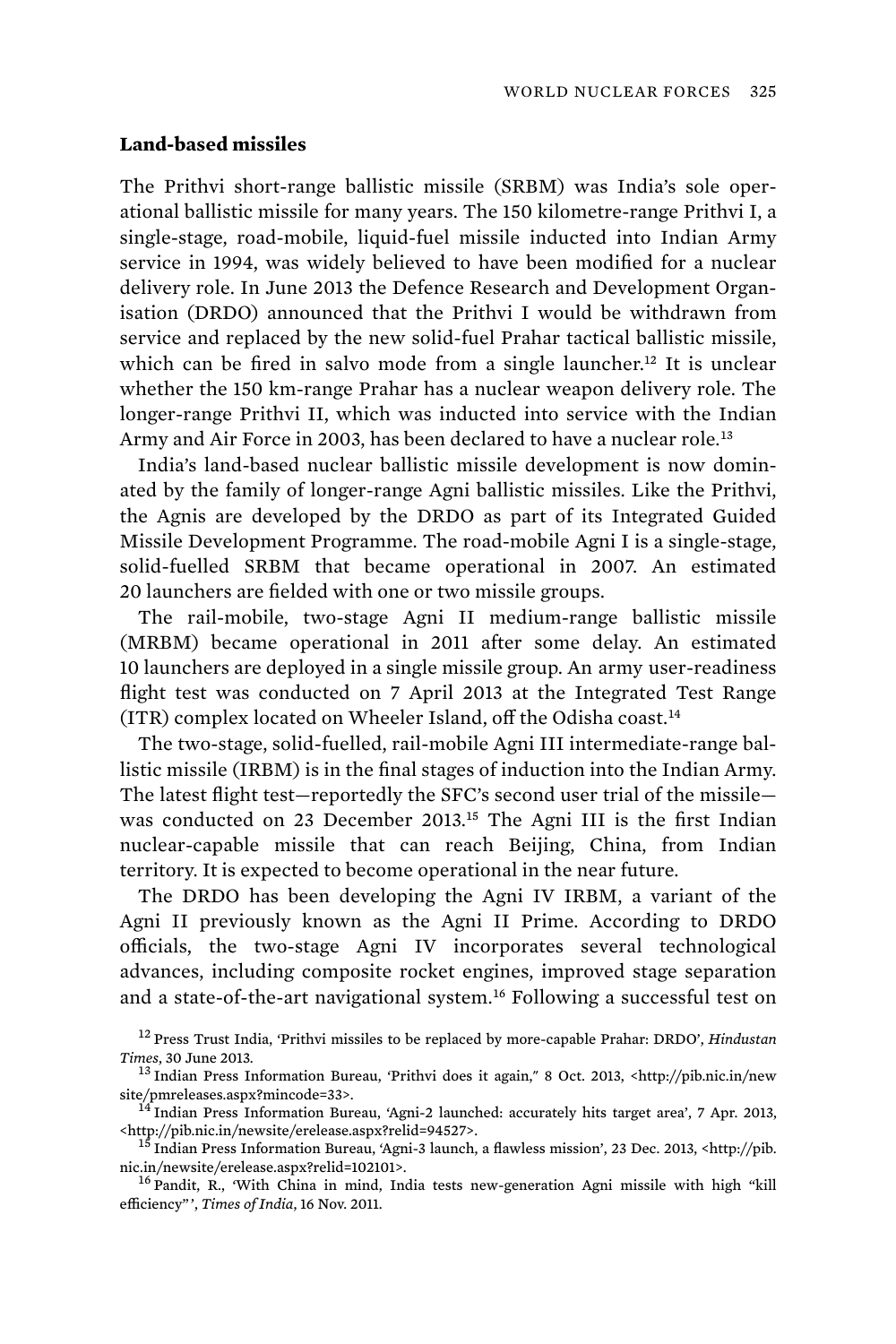20 January 2014, the DRDO announced that it had approved the start of serial production of the missile.<sup>17</sup>

To enable targeting of all Chinese territory from bases further back from India's border with China, the DRDO is developing the three-stage Agni V missile with a near-intercontinental range of 5000 km. Unlike the other Agni missiles, the Agni V is designed to be stored in and launched from a new mobile canister system to enhance, among other things, the 'operational readiness' of the weapon, according to the Indian Government.<sup>18</sup> Since Indian missiles are not kept on alert in peacetime, increasing operational readiness reduces the time required to place the missiles on alert in a crisis.<sup>19</sup> Claims made by the DRDO that the Agni V will be deployed by 2015 are probably premature.<sup>20</sup>

DRDO officials are on record saying that India will deploy multiple warheads on some of its long-range missiles, including the Agni V and a future Agni VI with an even longer range. However, it is unclear whether the Indian Government at this point has authorized development of multiple independently targetable re-entry vehicles (MIRVs). DRDO officials, sometime the same individuals, are also on record saying 'there are no plans' for the Agni V to eventually carry MIRVed warheads.<sup>21</sup>

In addition to its ballistic missiles, India has also begun developing a new subsonic ground-launched cruise missile, known as the Nirbhay. A test launch of the Nirbhay failed on 12 March 2013 when it veered off course and was destroyed.<sup>22</sup> The missile, which has a range of  $700-1000 \text{ km}$ , appears similar to Pakistan's Babur cruise missile and the US Tomahawk cruise missile. It is widely rumoured to be nuclear capable but there is no official confirmation of such a capability.

### **Sea-based missiles**

India continues to develop the naval component of its triad of nuclear forces. Its first indigenously built nuclear-powered submarine, INS *Arihant*, was launched in 2009 after numerous delays, under the Advanced Technology Vessel (ATV) project dating from the 1970s. The *Arihant*'s 82-MW(t) pressurized water reactor achieved criticality for the first time on 10 August 2013.<sup>23</sup> The submarine might begin sea trials in 2014.<sup>24</sup> A

Today, 13 July 2013.<br><sup>20</sup> Mallikarjun, Y., 'None can intercept Agni-V: Chander', *The Hindu*, 18 Sep. 2013.<br><sup>21</sup> Mallikarjun (note 20).<br><sup>22</sup> 'The launch and crash of cruise missile Nirbhay', *Economic Times* (Mumbai), 13 M

<sup>23</sup> Subramanian, T. S., 'In a first for India, nuclear sub's reactor activated.' *The Hindu*, 11 Aug. 2013.

<sup>&</sup>lt;sup>17</sup> Subramanian, T. S., 'Agni IV successfully test fired', *The Hindu*, 20 Jan. 2014.<br><sup>18</sup> Indian Press Information Bureau, 'Second test flight of Agni 5 successful', 15 Sep. 2013, <http:// pib.nic.in/newsite/pmreleases.aspx?mincode=33>. 19 Aroor, S., 'New chief of India's military research complex reveals brave new mandate', *India*